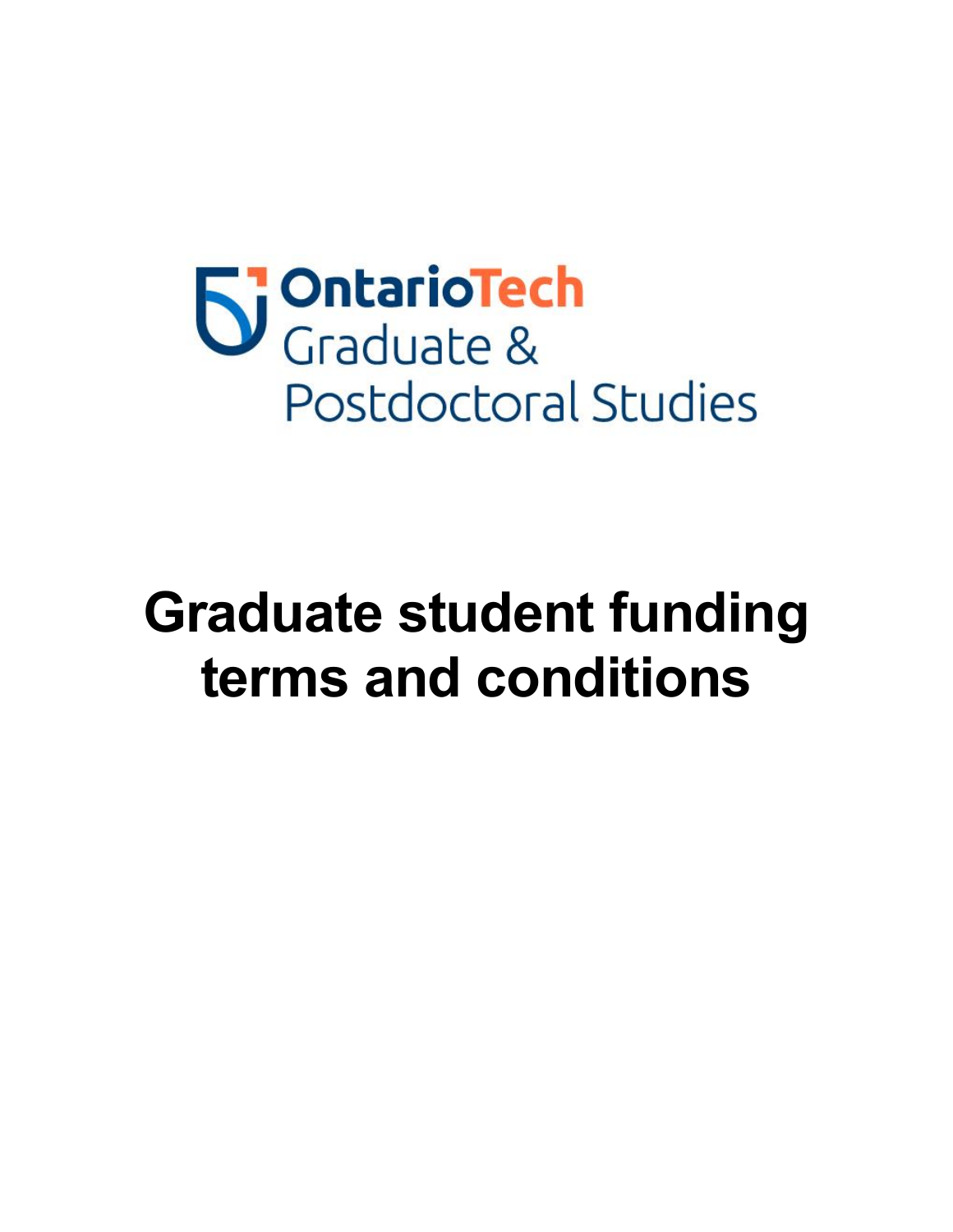# **Table of contents**

| Ontario Graduate Scholarships and Ontario Trillium Scholarships 9                                                                                     |  |
|-------------------------------------------------------------------------------------------------------------------------------------------------------|--|
| Canadian Institutes of Health Research, Natural Sciences and Engineering<br>Research Council, and Social Sciences and Humanities Research Council  10 |  |
|                                                                                                                                                       |  |
|                                                                                                                                                       |  |
|                                                                                                                                                       |  |
|                                                                                                                                                       |  |
|                                                                                                                                                       |  |
|                                                                                                                                                       |  |
|                                                                                                                                                       |  |
|                                                                                                                                                       |  |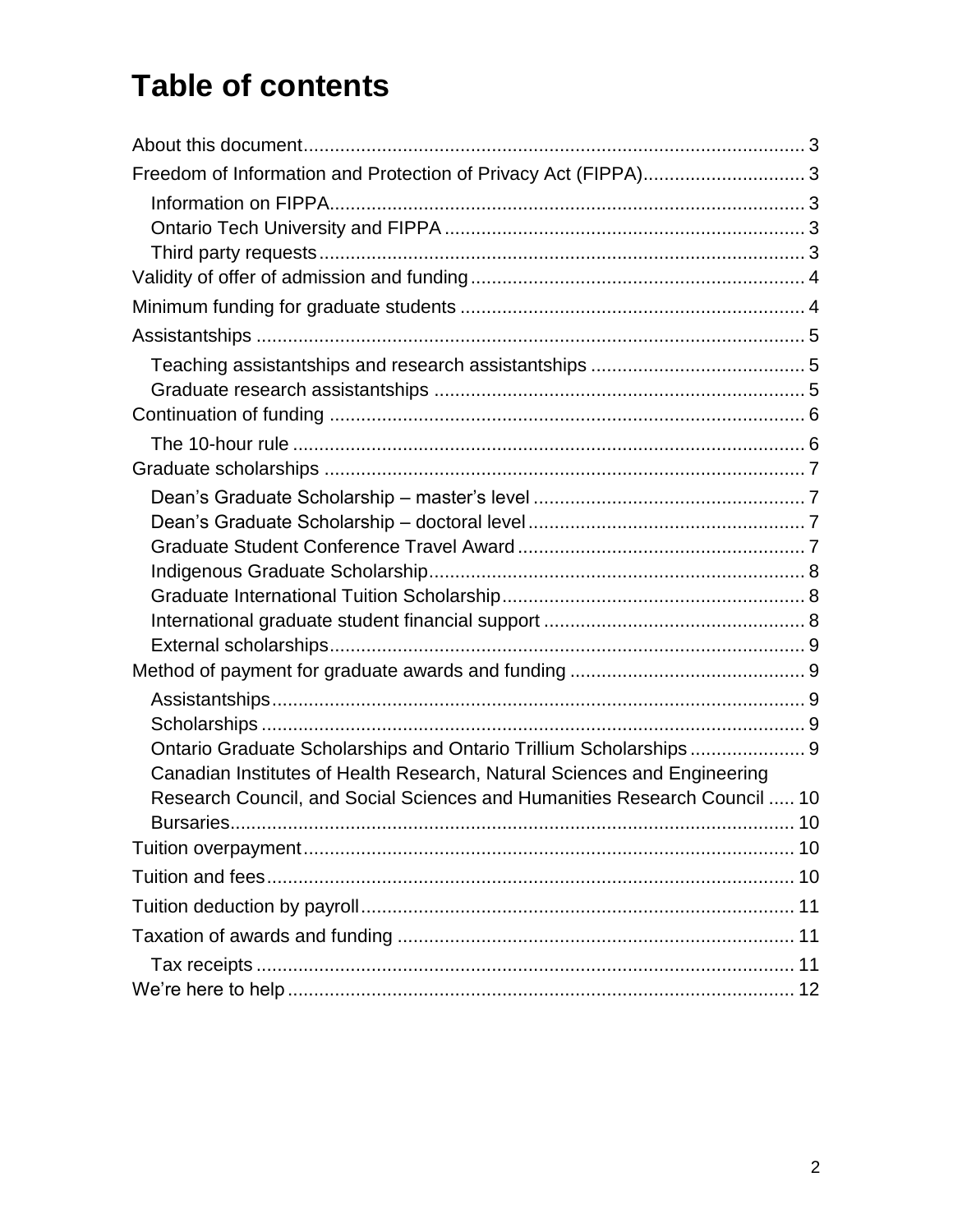### <span id="page-2-0"></span>**About this document**

The purpose of this document is to clearly outline the terms and conditions of admission and funding for applicants to Ontario Tech University. Funding eligibility terms and conditions are applicable to all continuing students.

The university reserves the right to make changes without prior notice to the information contained in this publication. Please refer to the [School of Graduate](https://gradstudies.ontariotechu.ca/current_students/student_finances/graduate_funding/index.php)  [and Postdoctoral Studies](https://gradstudies.ontariotechu.ca/current_students/student_finances/graduate_funding/index.php) (SGPS) website for the most current version of this document.

Applicants receiving an offer of admission and/or funding are expected to review this document in full so as to be aware of, and comply with, the information enclosed.

By accepting the offer of admission and funding, you are acknowledging the following:

- You understand and will comply with the information outlined in this document including, but not limited to, the terms and conditions of admission; and terms, conditions and eligibility for funding.
- The information provided to the university is, to the best of your knowledge, accurate, true and compliant with university policy.

# <span id="page-2-1"></span>**Freedom of Information and Protection of Privacy Act (FIPPA)**

The university is compliant with FIPPA. Information provided to the university through your application for admission, or other collection sources (for example, response forms, registration changes, etc.), will be used for academic purposes.

#### <span id="page-2-2"></span>**Information on FIPPA**

For additional information on FIPPA, visit the [Government of Ontario's website.](http://www.e-laws.gov.on.ca/html/statutes/english/elaws_statutes_90f31_e.htm)

#### <span id="page-2-3"></span>**Ontario Tech University and FIPPA**

For information on our compliance with FIPPA, visit the [governance section of the](https://uoit.ca/about/governance/access_and_privacy/index.php)  [university's website.](https://uoit.ca/about/governance/access_and_privacy/index.php)

#### <span id="page-2-4"></span>**Third party requests**

Personal information will not be provided to third parties, including parents, family or friends, without the written consent of the student.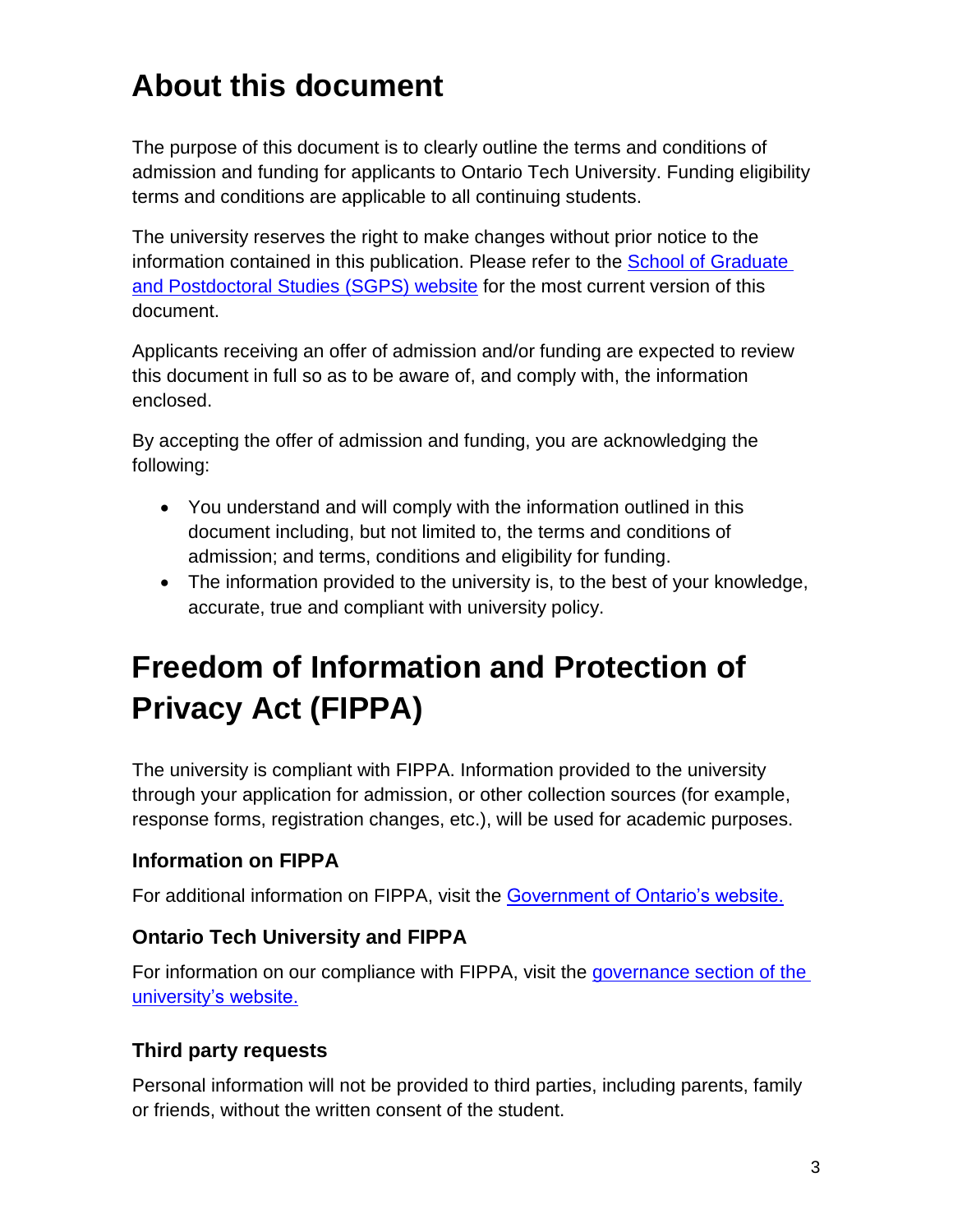### <span id="page-3-0"></span>**Validity of offer of admission and funding**

The offer of admission and funding expires after the response deadline. After this date, the offer of admission and funding will no longer be valid, and the option to accept the offer through the Applicant Portal will expire.

The offer of admission and funding will clearly outline the program of study, term of admission, full- or part-time status and funding. Offers of financial support for newly admitted or registered students may be revised from time to time, normally due to changes in status as outlined in continuation of funding (refer to page 6).

### <span id="page-3-1"></span>**Minimum funding for graduate students**

Ontario Tech University is committed to providing financial support to our graduate students in research-based master's and doctoral programs. Each program has a minimum funding threshold for full-time students. The minimum funding may be met through various sources of funding (see below) and these sources are normally outlined in the offer of funding at the time of admission.

| Program                                                      | <b>Minimum Funding</b> |
|--------------------------------------------------------------|------------------------|
| Master of Arts (MA), Master of Health Sciences (MHSc)        | \$9,000                |
| Master of Science (MSc), Master of Applied Science<br>(MASc) | \$16,000               |
| Doctor of Philosophy (PhD)                                   | \$18,000               |

These are minimums set by the university; individual programs may have higher minimum funding levels.

Minimum funding may be achieved through any one or more of, but is not limited to, the following:

- Graduate research assistantships (GRAships)
- Teaching assistantships (TAship)
- Research assistantships (RAship)

These minimum levels may be met or exceeded in a given year and are typically offered for the standard length of the program. In any year, a student may receive less than their minimum funding level because they have chosen to decline separate components of this funding package or have failed to maintain the standards of performance required for one or more components of the package. In either case, the university is not obliged to replace these components and the funding will be reduced accordingly.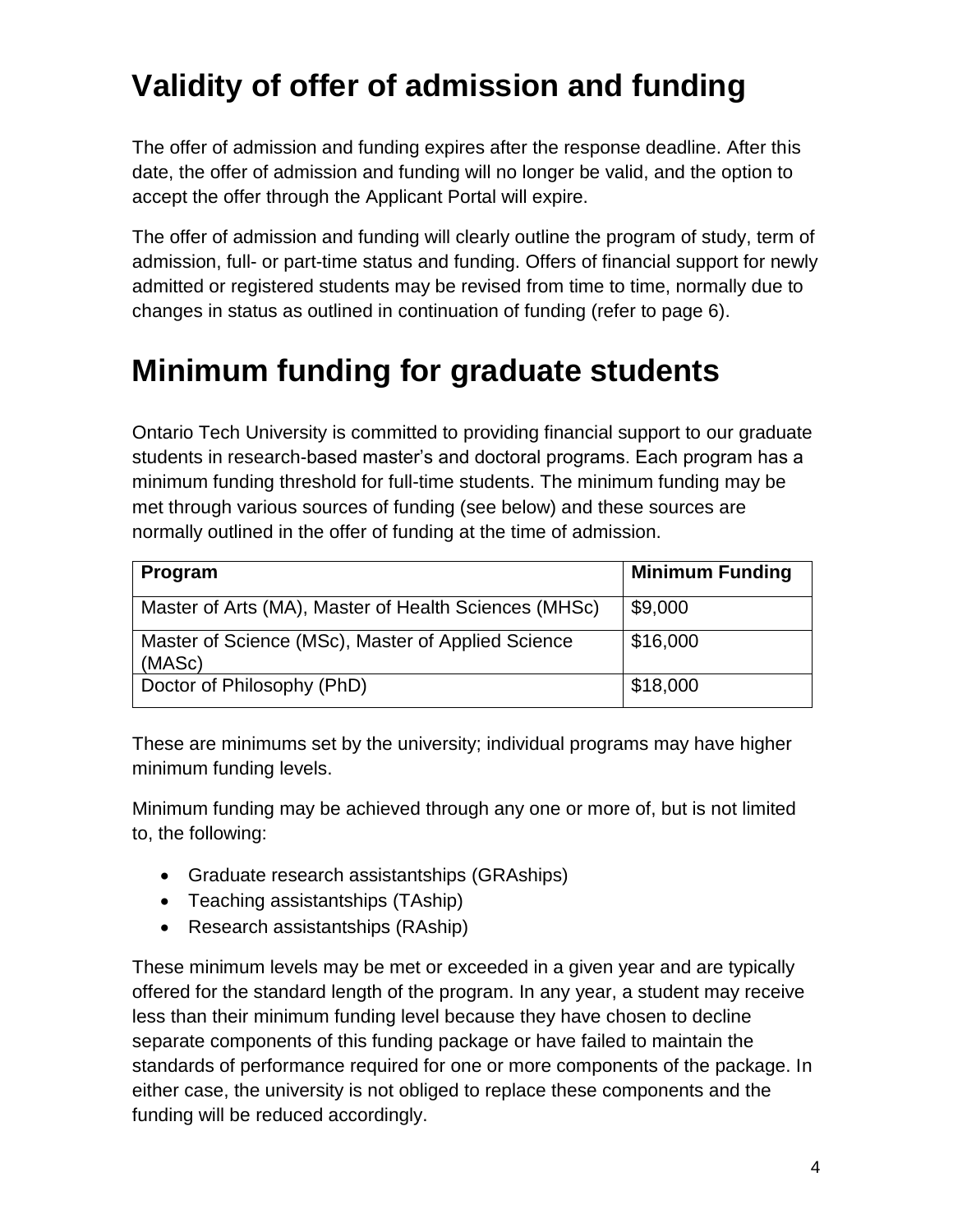Minimum funding is an annual commitment spanning three academic terms per year for the standard length of the student's program. Students who choose to complete their degree requirements prior to the standard length of the program may forfeit a portion of their financial support.

### <span id="page-4-0"></span>**Assistantships**

The primary sources of funding for graduate students at Ontario Tech University are teaching assistantships (TAships), research assistantships (RAships) and/or graduate research assistantships (GRAships). These are available to both domestic and international students. Normally, funding is not provided to part-time students.

These sources of funding are administered by the student's home faculty.

#### <span id="page-4-1"></span>**Teaching assistantships and research assistantships**

TAships and RAships are types of paid employment available to graduate students. Teaching assistants (TAs) work under the direction of course instructors through various teaching duties. Course assignments are normally made by the student's home faculty upon the student's arrival to campus.

Research assistants (RAs) work under the direction of a researcher. This research work is not necessarily directly connected to the student's own research and program of study. Details on research supervisor and research topic are normally provided by the home faculty upon the student's arrival to campus.

Both of these forms of work are paid by the hour. Any contractual increases in hourly rates will not result in a reduction of financial support from other sources. The terms and conditions of employment for TAs and RAs are governed by the collective agreement between Ontario Tech University and the Public Service Alliance of Canada (PSAC). For more information on the collective agreement, [visit](https://hr.uoit.ca/working_at_uoit/policies-and-agreements/collective_agreements/psac-collective-agreement.php)  [the Human Resources website.](https://hr.uoit.ca/working_at_uoit/policies-and-agreements/collective_agreements/psac-collective-agreement.php)

**Note:** The 10-hour rule policy applies to the TAship and the RAship. See page 6 of this document or learn more on the [graduate funding web page.](https://gradstudies.ontariotechu.ca/current_students/student_finances/graduate_funding/index.php#accordion7)

#### <span id="page-4-2"></span>**Graduate research assistantships**

<span id="page-4-3"></span>Graduate Research Assistantships (GRAships) are integrated into the research programs of one or more professors from funding that is usually obtained through research grants awarded to professors. GRAships support students in research that contributes to students' program of study and usually results in a thesis. GRAs have no hourly rate or any set value. These payments are not considered employment income by the university and no tax deductions are made at source.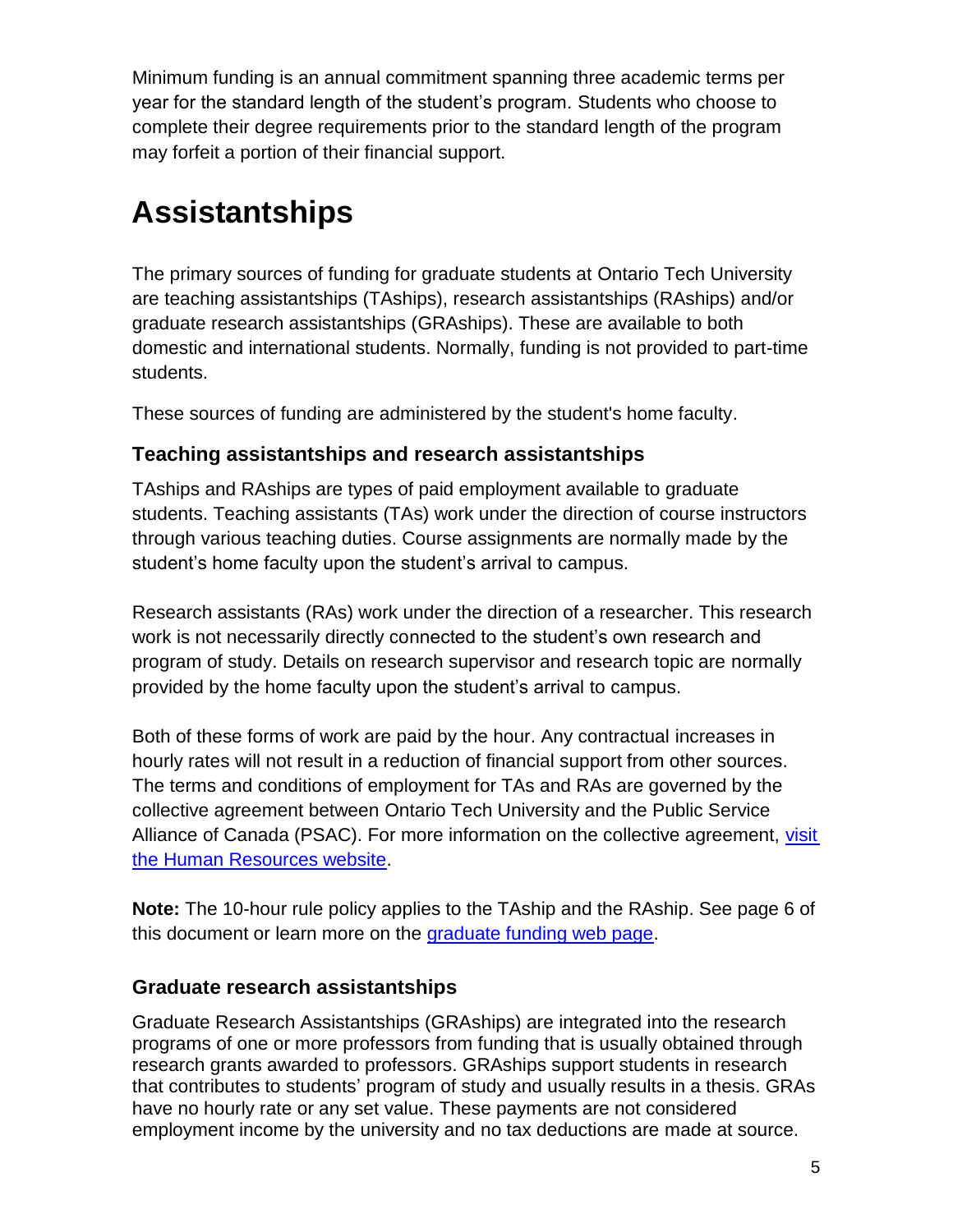However, the ultimate decision on the taxation of individuals is made by Canada Revenue Agency and individuals should plan accordingly.

GRA recipients who are awarded additional fellowships, scholarships, bursaries, secure outside employment or change their fee status may have their funding package reviewed. It is the student's responsibility to notify their supervisor of any changes in status or financial support outlined above.

Where a student has received a provincial or federal scholarship, normally a reduction in GRAship will not exceed 50 per cent of the original value of the commitment.

Payment of GRAships to tuition accounts will be processed once per academic term (one payment in each of fall, winter and spring/summer semesters). For more information and details on current payment options, please visit the *graduate* [funding web page.](https://gradstudies.uoit.ca/current_students/student_finances/graduate_funding/index.php)

### <span id="page-5-0"></span>**Continuation of funding**

Continuation of all sources of funding from the university is dependent on maintaining good academic standing, high-quality research performance (where applicable) and availability of funds. If you withdraw, change to part-time status, change your program, change your research topic or supervisor, change your fee status or fail to complete a term, you may no longer be eligible for funding.

Students who complete their degree requirements are no longer eligible for the individual components of the financial support package. Students who choose to complete their degree requirements prior to the standard length of the program may forfeit a portion of their financial support.

#### <span id="page-5-1"></span>**The 10-hour rule**

As a member university of the Ontario Council on Graduate Studies, Ontario Tech University is committed to ensuring full-time graduate students work no more than an average of 10 hours per week on campus. This rule is in place to ensure fulltime students are in a position to devote their time and energy to the requirements of their program of study.

To be considered full-time, graduate students must meet the following criteria:

If employed by Ontario Tech University, work no more than an average of 10 hours per week at diversionary employment while registered as a full-time student. Diversionary employment is work that takes a student's time away from their program of study and research. For example, TA positions are diversionary employment while most GRAships are not, if they directly support students in their programs of study and research. In calculating this diversionary work average, it is recognized that employment opportunities for full-time students may fluctuate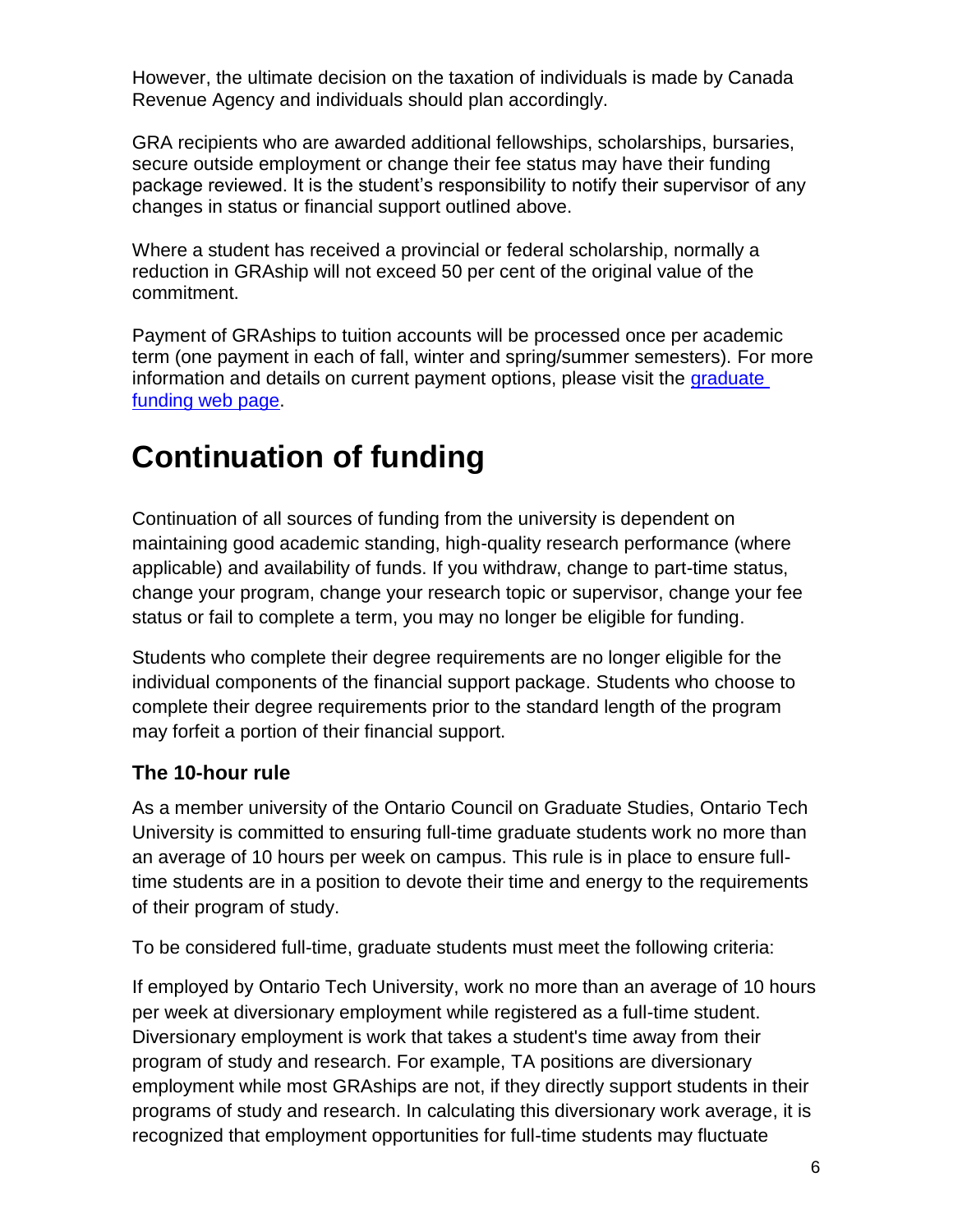throughout the year. Students have a diversionary work allocation of 510 hours in any 12-month period and no more than 255 in any of each of three terms: fall (September to December), winter (January to April) and spring/summer (May to August).

For more information, see classification of graduate students under [types of](http://catalog.uoit.ca/content.php?catoid=23&navoid=910#Types_of_graduate_students_and_offers_of_admission)  [graduate students and offers of admission](http://catalog.uoit.ca/content.php?catoid=23&navoid=910#Types_of_graduate_students_and_offers_of_admission) in the Graduate Academic Calendar.

### <span id="page-6-0"></span>**Graduate scholarships**

#### <span id="page-6-1"></span>**Dean's Graduate Scholarship – master's level**

Full-time master's students with a high academic standing (minimum A-minus), entering a thesis-based degree program (MA, MASc, MHSc and MSc) are eligible for this scholarship. This scholarship is renewable for the standard length of the program, usually a two-year maximum.

#### <span id="page-6-2"></span>**Dean's Graduate Scholarship – doctoral level**

Full-time doctoral students entering a doctoral program with a minimum A-minus average are eligible for this scholarship. This scholarship is usually awarded for four years.

|                                              | Annual value* |
|----------------------------------------------|---------------|
| Dean's Graduate Scholarship – master's level | \$3,000       |
| Dean's Graduate Scholarship - doctoral level | \$4,500       |

\*Annual values listed are based on those at the time of publication. Values in subsequent years are based on application pool and availability of funds.

Students are automatically assessed for scholarship eligibility at the time of admission and do not need to apply. Most offers of scholarship will be made with the offer of admission. Due to a limited number of available scholarships, they will be awarded at the discretion of the applicant's home faculty.

To continue receiving this scholarship, the student must maintain an A-minus average and receive satisfactory research progress reports during this time period.

See details on continuation of funding on page 6. If you no longer meet the eligibility requirements and conditions for the continuation of funding, you may be required to repay all or a portion of the award.

#### <span id="page-6-3"></span>**Graduate Student Conference Travel Award**

In some years, funds may be available for graduate students in thesis-based programs to provide support to graduate students presenting research at academic or professional conferences. The value of awards are up to \$300 per student. An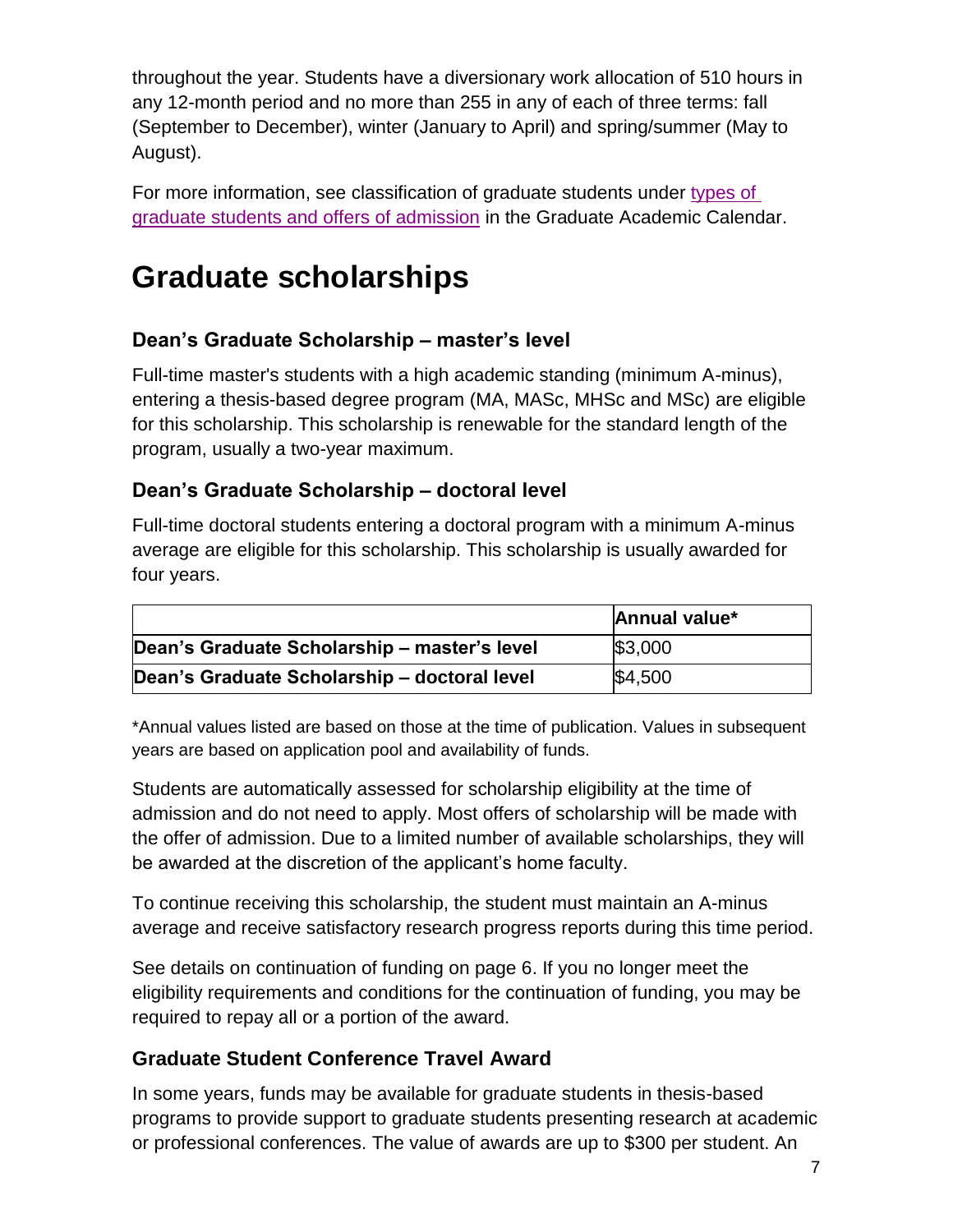application is required in accordance with the deadlines posted on the website and will be reviewed and selected by a University Selection Committee.

#### <span id="page-7-0"></span>**Indigenous Graduate Scholarship**

The Indigenous Graduate Scholarship (IGS) is intended to provide financial support for graduate students that have self-identified as Indian/First Nations, Non-Status Indian/First Nations, Métis or Inuit.

Two scholarships (one at the master's level and one at the doctoral level) will be awarded each year (pending budget availability). Each scholarship is valued at \$10,000 per year for the standard length of program, normally two years for a master's student and four years for a doctoral student.

Recipients will normally be selected at the time of admission.

These scholarships are over and above the university's current levels of minimum funding. Minimum funding may vary from program to program. The IGS may be held concurrently with a Dean's Graduate Scholarship or other external awards.

#### <span id="page-7-1"></span>**Graduate International Tuition Scholarship**

Each year, a limited number of scholarships will be awarded to high-achieving international students entering a doctoral program full-time. The Graduate International Tuition Scholarship (GITS) is valued at \$10,000 per year for up to four years.

Students are automatically assessed for scholarship eligibility at the time of admission and do not need to apply. Due to the limited number available, these are awarded at the discretion of the home faculty. Most offers of scholarship will be made with the offer of admission. Students holding a GITS are not eligible to hold an external scholarship concurrently (including, but not limited to, the Ontario Graduate Scholarship, Ontario Trillium Scholarship or other).

To continue receiving this scholarship, the student must maintain an A-minus average and receive satisfactory research progress reports during this time period. Students that change their fee status to domestic (i.e., obtain permanent residency) are no longer eligible to hold the GITS.

See details on [continuation of funding](#page-4-3) on page 6. If you no longer meet the eligibility requirements and conditions for the continuation of funding, you may be required to repay all or a portion of the award.

#### <span id="page-7-2"></span>**International graduate student financial support**

International students in thesis-based programs (MA, MASc, MHSc, MSc, PhD) may be eligible for an internal scholarship and/or assistantships, which are typically offered at the time of admission as outlined in this document.

In addition, international students may be eligible for an internal GITS, Ontario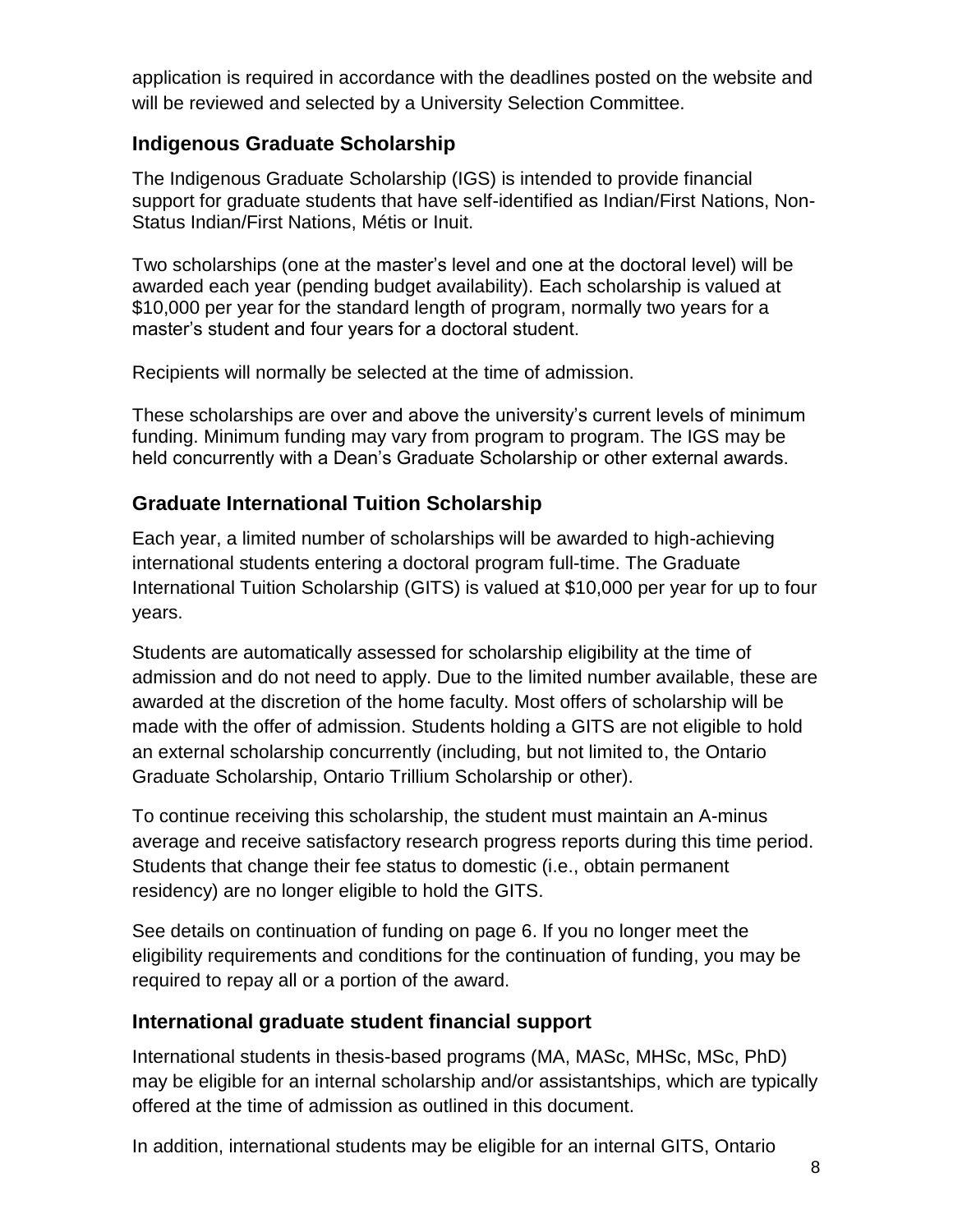Graduate Scholarship (OGS) or Ontario Trillium Scholarship (OTS).

For information regarding scholarship opportunities available to international students at Ontario Tech University, visit the [student awards](https://gradstudies.uoit.ca/current_students/student_finances/graduate_student_awards/index.php) web page.

There are limited funding opportunities available for international students at Ontario Tech University. In order to obtain a study permit, international students must submit evidence of having enough funds to cover tuition and living expenses. Therefore, it is expected that all international students attending Ontario Tech will be able to support themselves and any dependents during their studies.

#### <span id="page-8-0"></span>**External scholarships**

Students receiving an external scholarship, including OGS, OTS, Natural Sciences and Engineering Research Council (NSERC), Social Sciences and Humanities Research Council (SSHRC), Canadian Institutes of Health Research (CIHR) or other awards, must contact SGPS in order to activate payments. GRAships may be reviewed and/or reduced within current guidelines, see Graduate Research Assistantships on page 5.

# <span id="page-8-1"></span>**Method of payment for graduate awards and funding**

#### <span id="page-8-2"></span>**Assistantships**

TAships and RAships are coordinated through the faculty offices and are typically paid to students on a bi-weekly basis as outlined in the contract. GRAships are coordinated through the faculty offices. Payment of GRAships will be processed and applied to a student's tuition account once per academic term (one payment in each of fall, winter and spring/summer semesters). Students with a hold on their account will not receive payment of GRAships until the hold is cleared.

#### <span id="page-8-3"></span>**Scholarships**

Scholarships are applied to the student tuition account in equal payments before the tuition payment deadline at the beginning of each term and until the award has expired or until the student no longer meets the eligibility requirements outlined in the offer of scholarship. Any awards paid in your last term of study will be pro-rated according to the current tuition refund policy. Scholarships will not be applied to student tuition accounts with a hold.

#### <span id="page-8-4"></span>**Ontario Graduate Scholarships and Ontario Trillium Scholarships**

These awards are applied to the student tuition account in equal payments before the tuition payment deadline at the beginning of each term and until the award has expired or until the student no longer meets the eligibility requirements outlined by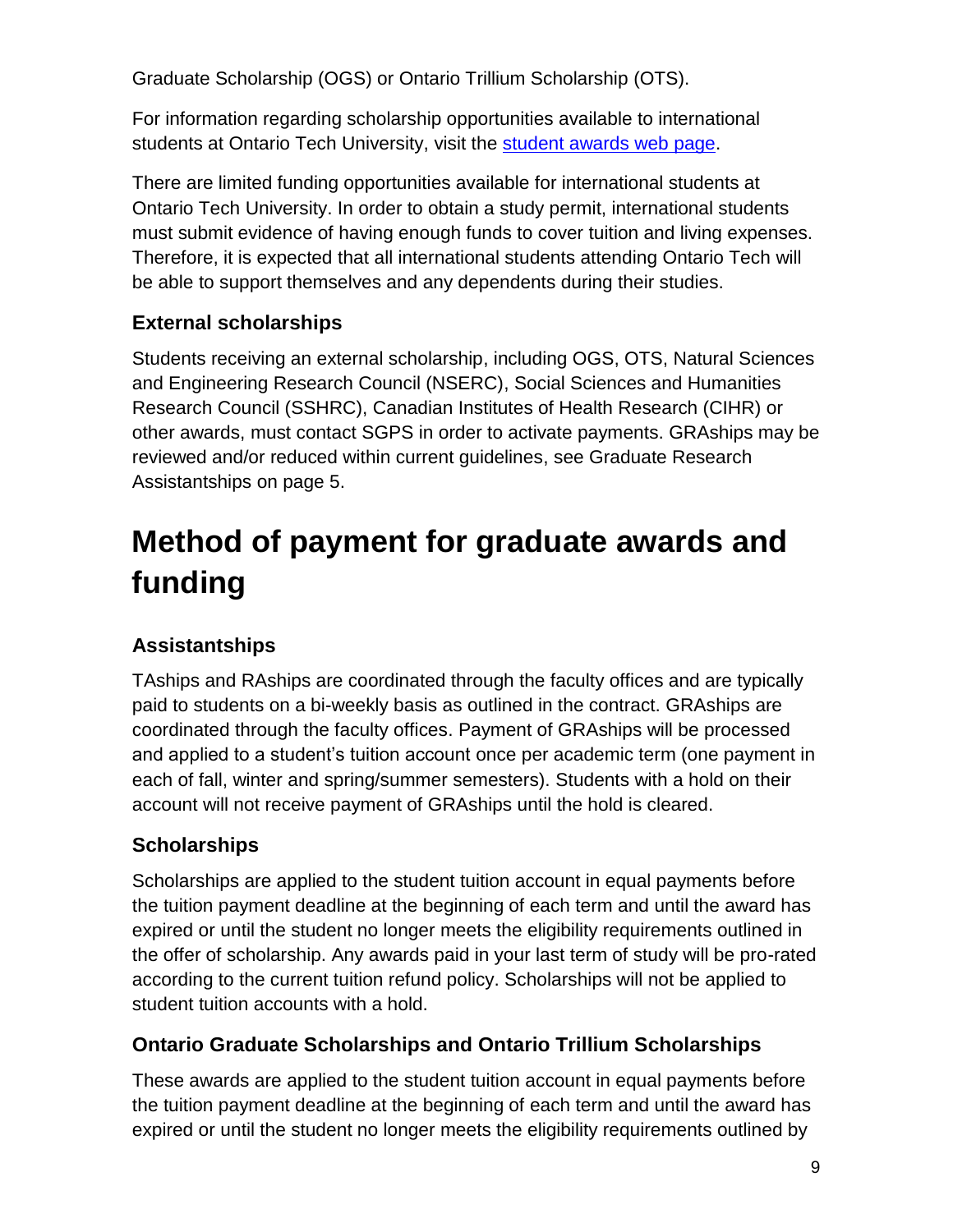the relevant scholarship program.

#### <span id="page-9-0"></span>**Canadian Institutes of Health Research, Natural Sciences and Engineering Research Council, and Social Sciences and Humanities Research Council**

These awards are also applied to the student tuition account in equal payments before the tuition payment deadline at the beginning of each term and until the award has expired or until the student no longer meets the eligibility requirements outlined by the relevant scholarship program. These external organizations may require students to submit annual progress reports. In addition, students who are completing their degree early may be required to repay a portion of the scholarship.

#### <span id="page-9-1"></span>**Bursaries**

Bursaries are coordinated through [Student Awards and Financial Aid,](https://safa.uoit.ca/) located in the Office of the Registrar. Recipients may receive a cheque or direct deposit to their personal bank account or it can be applied to their tuition account if there is an outstanding balance.

### <span id="page-9-2"></span>**Tuition overpayment**

Students with scholarships being applied to tuition may have an overpayment of tuition and fees and therefore have a credit balance. Credit balances will be refunded each term after 100 per cent refund deadline for tuition fees. Refund requests submitted prior to this date will not normally be considered, unless there are extenuating circumstances.

In order to receive these funds, submit a completed Refund Request Form to [gradfinance@ontariotechu.ca.](mailto:gradfinance@uoit.ca) This form can be obtained by emailing [gradfinance@ontariotechu.ca.](mailto:gradfinance@uoit.ca)

### <span id="page-9-3"></span>**Tuition and fees**

By accepting an offer of admission, it is understood that you have reviewed the information in the Graduate Academic Calendar as well as the details outlined in this publication, and that you agree to pay in full the tuition and compulsory ancillary fees applicable to your program. All graduate students are responsible for the payment of tuition and fees in each term until the completion of their program.

Domestic students who complete their degree requirements prior to the standard program length may be assessed for [minimum program tuition fees.](https://gradstudies.uoit.ca/current_students/tuition-fees/domestic-tuition-fees/index.php#accordion6)

Information on tuition, compulsory ancillary fees, minimum program tuition fees and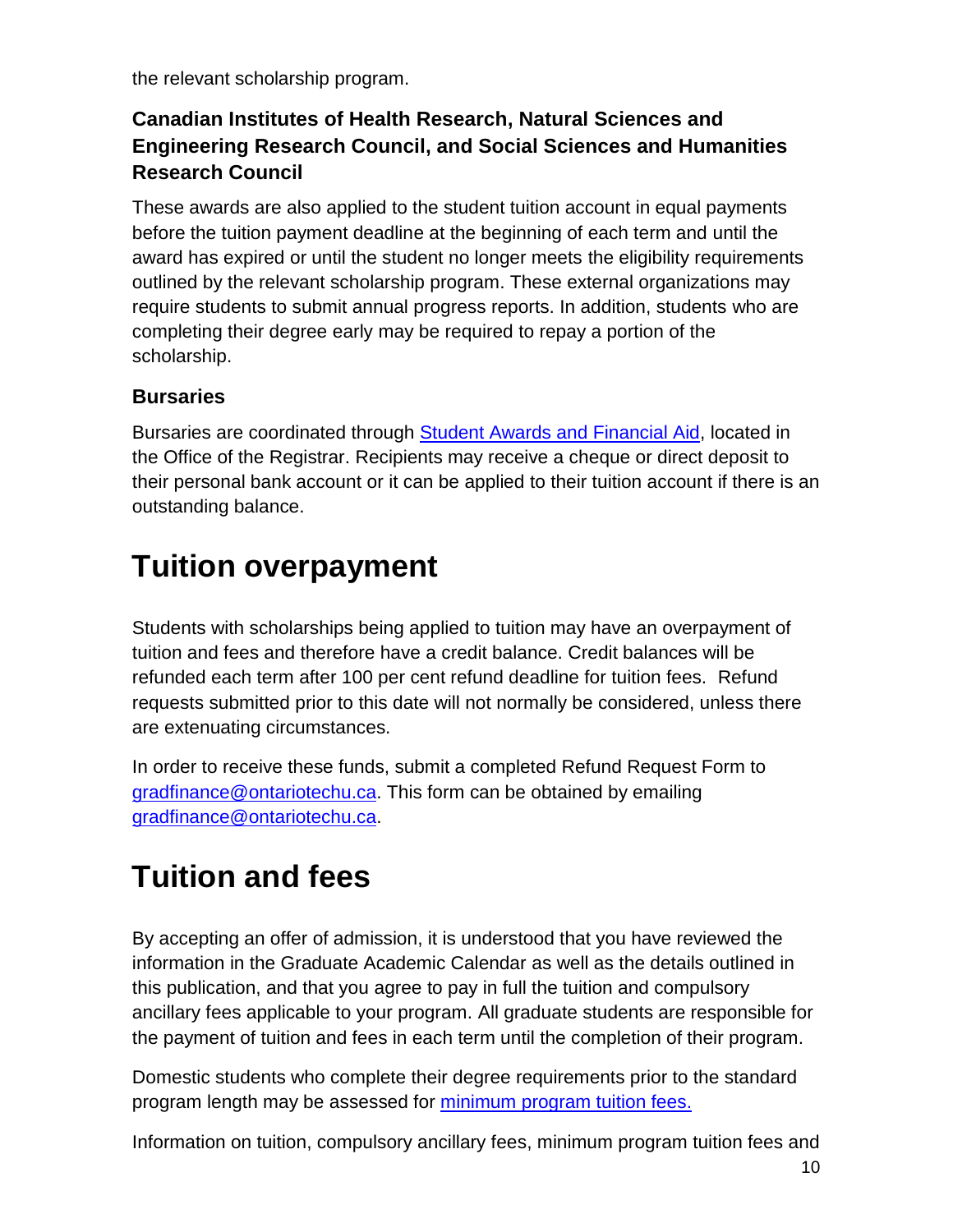### <span id="page-10-0"></span>**Tuition deduction by payroll**

Graduate students may wish to apply their on-campus earnings against their tuition owing and must formally elect to do so **each term**.

Interested students should [consult the website for details.](https://gradstudies.uoit.ca/current_students/tuition-fees/deadlines-refunds/paying-tuition-with-funding--.php)

Please note that the total value of funding is not the full amount available to apply against tuition. Teaching Assistantships will have deductions at source for income tax purposes, such as Employment Insurance (EI) and Canada Pension Plan (CPP) and union dues.

### <span id="page-10-1"></span>**Taxation of awards and funding**

Employment, such as TAships and RAships are taxable and will be subject to deductions (approximately 10 per cent) at source for EI, CPP and Union dues. To avoid paying taxes when applicable, TD1 forms must be completed.

Scholarships, GRAships and awards are not subject to source deductions for income tax, EI and CPP. This may not eliminate your own tax obligations and you may wish to set aside funds to cover any possible tax requirements. The university recommends that you retain all funding documentation for your records.

#### <span id="page-10-2"></span>**Tax receipts**

**T2202s** are issued by the Office of the Registrar and can be viewed and printed through [MyCampus.](https://uoit.ca/mycampus/) These will not be mailed to students.

**T4/T4A** slips for TAships and RAships can be viewed and printed through [MyCampus.](https://uoit.ca/mycampus/) For questions or concerns, contact [uoitpayroll@ontariotechu.ca.](mailto:uoitpayroll@uoit.ca)

**T4A** slips for scholarships and bursaries are issued by our Finance department and will be mailed to the address on file, so please ensure we have your current address. For questions or concerns, contact [uoitstudentAR@ontariotechu.ca.](mailto:uoitstudentAR@uoit.ca)